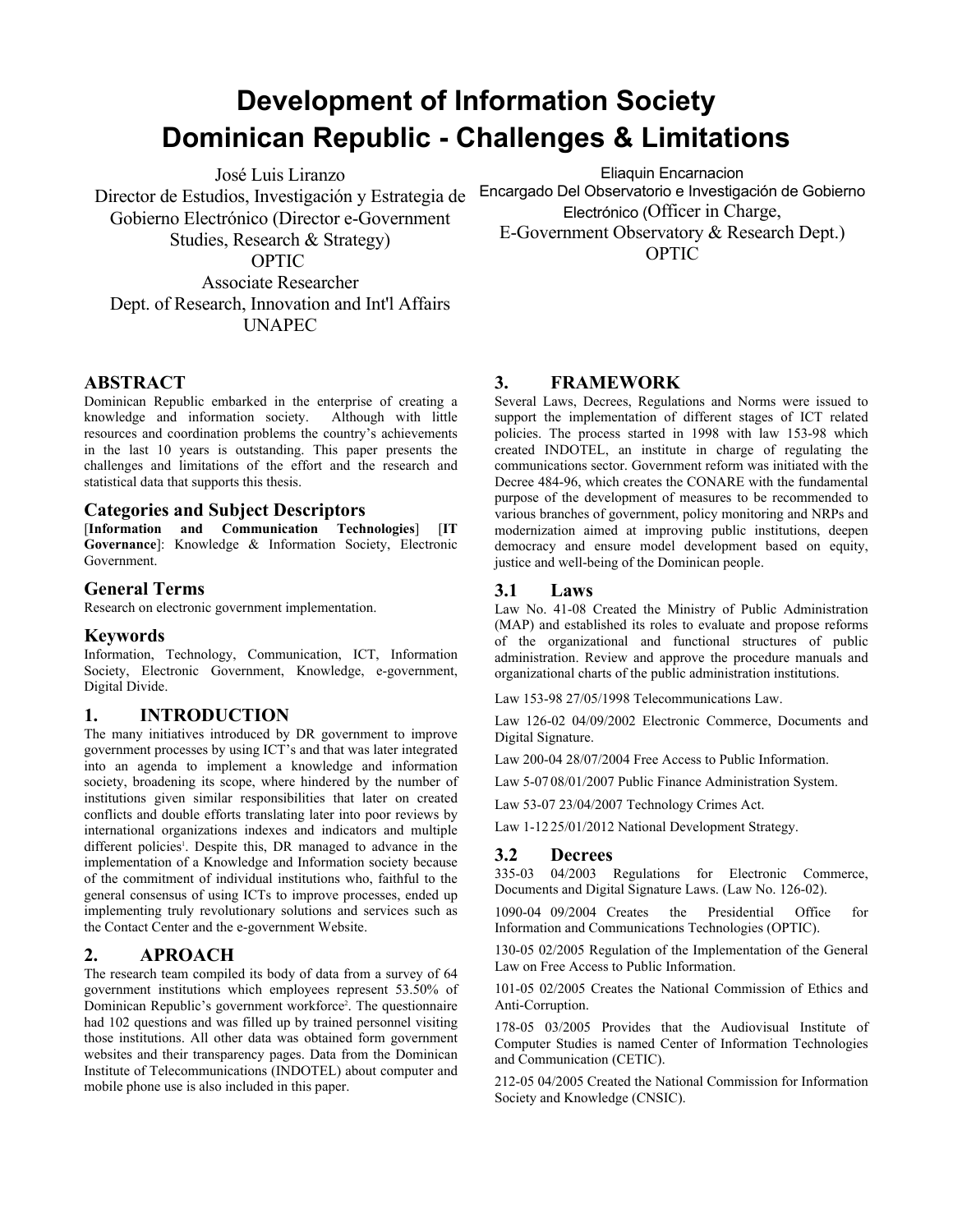310-05 05/2005 Operating Regulations of the Commission of Ethics and Anti-Corruption.

24406 06/2006 Crates the Committee for the Establishment of a Unified Comprehensive System Business Formation, with a mandate to streamline, integrate and computerize procedures followed by institutions.

229-07 04/2007 Application Instructions on Electronic Government which contains the general guidelines for the development of e-government strategy in the Dominican Republic.

228-07 04/2007 Sets the Government Contact Center \*GOB (\*462), which is the official government voice channel and first point of contact for citizens.

192-07 04/2007 Creates Regulatory Improvement Program coordinated by the National Competitiveness Council (CNC).

19107 04/2007 Expands the scope of the Committee on the implementation of a unified Comprehensive System for Enterprise Creation.

61507 10/2007 Instructs OPTIC to coordinate the procedure for the preparation of inventories regarding applications incorporated into computers and their licensing information.

709-07 12/2007 Instructs Dominican Republic's government's institutions to comply with the rules and technological standards published by OPTIC

175-08 03/2008 Instruct the public institutions to use GOB.DO and GOV.DO in their domains.

69409 09/2009 Sets the 311 Citizen Service System as the primary means for receiving and channeling complaints, denouncements and claims.

## **4. INSTITUTIONS & ROLES**

The sheer number of institutions involved in the coordination or leadership roles of implementing electronic government can be  $\overline{4.1}$ identified as a weakness. We believe this was created because of a misunderstanding of the overlapping responsibilities between the terms Knowledge and Information Society, electronic government and open government initiatives. All of them share in some way the responsibility to disseminate and implement the use of ICT's to develop a country society both economically and technologically.

If we accept as a logical roadmap to implementation the Knowledge and Information Society (SIC) the three main phases of STATE REFORM (to improve processes using ICT's, ELECTRONIC GOVERNMENT) to improve government services for citizens) and OPEN GOVERNMENT (to improve access to information, government transparency and 4.2 accountability), then the mayor players are:

CONARE was a commission for Civil Service Reform, initially created and later absorbed by the Ministry of Public Administration (MAP) under the law 41-08. Its fundamental 4.2.2 purpose was the development of measures to be recommended to various branches of the government, policy monitoring and NRPs  $\overrightarrow{a}$  2 and modernization aimed at improving public institutions, deepen democracy and ensure model development based on equity, justice and well-being of the Dominican people. (Decree 484-96, Article 1).

The Ministry of Public Administration - MAP's role is to evaluate 4.2.4 and propose reforms of the organizational and functional structures of public administration. Review and approve the

procedure manuals and organizational charts of the public administration institutions. (Law No. 41-08).

Advice, strategic planning, develop, manage, implement and evaluate Information Technology and Communication (ICT) projects for various government's institutions. Encourage and support creation of cooperation networks between public sector, private and civil society to facilitate and optimize management of government agencies and government contracting.

Assist centralized, autonomous and decentralized government institutions, in identifying opportunities for implementation of ICTs, for the improvement and efficiency of civil service and the design of projects, taking into account that the initiative must correspond to each institution, seeking to promote the adoption and use of ICTs in public institutions, for a better relationship with citizens.

Develop, coordinate and promote the National E-Government Strategy.

Monitor, measure and disseminate the development of the E-Government Agenda.

Government Ethics and Integrity Dept. DIGEIG is the governing body on ethics, transparency,

Open government, anti-corruption, conflict of interest and free access to information on government administrative level.

Decree No. 486-12 Art. 1

DIGEIG acts as coordinating and responsive institution to the tasks undertaken by the Dominican government on ethics and transparency in national and international scenarios, on Open Government, Participative Anti-Corruption Initiative, access to information, conflicts of interests, among others.

Decree No. 486-12 Art. 6.13

#### **4.1 CNSIC**

National Commission for Information and communication Society -CNSIC (Decree 212-04) is a commission which comprises the following players:

INDOTEL/UTEA, OPTIC, ONE, DPD, PRODETEL, INTEC, UASD, TELEFÓNICAS, Consejo Consultivo Para La Sociedad Civil, NAP Del Caribe, MMUJER, MSP, MESCYT, FEDOMU, MEPyD, Alianza ONG, Liga Municipal, Camara TIC.

Its main role is to create, promote and coordinate the Dominican Republic's strategy for the implementation of an Information and Communication Society.

#### **4.2 INDOTEL**<sup>3</sup>

4.2.1 Promote the development of telecommunications, implementing the principle of universal service defined by the General Telecommunications Law 153-98.

Ensure the existence of sustainable fair and effective competition, in providing public telecommunications services.

Defend and enforce the rights of customers, users and providers of telecommunications services, issuing the relevant regulations, enforcing the obligations of the parties and, where appropriate, punishing those who do not comply, in accordance with the provisions contained in the Law and its regulations.

In addition, it also has as objective the ensuring efficient use of radio spectrum in the public domain in the Dominican Republic.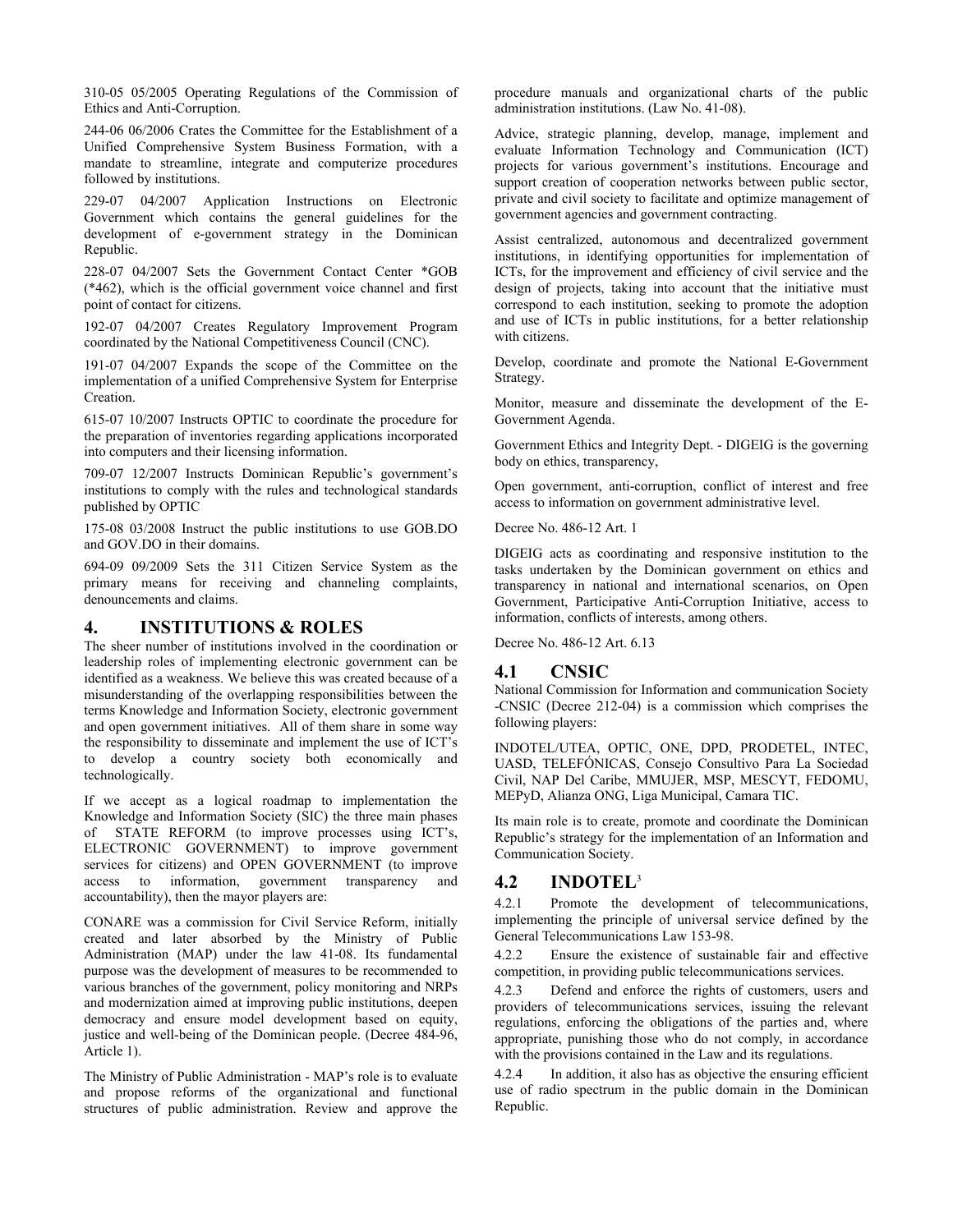# **4.3 OPTIC**<sup>4</sup>

4.3.1 Advice, strategic planning, develop, manage, implement and evaluate Information Technology and Communication (ICT) projects for various government's institutions. Encourage and support creation of cooperation networks between public sector, private and civil society to facilitate and optimize management of government agencies and government contracting.

4.3.2 Assist centralized, autonomous and decentralized government institutions, in identifying opportunities for<br>implementation of ICTs for the improvement and efficiency of  $\,6.1$ implementation of ICTs, for the improvement and efficiency of civil service and the design of projects, taking into account that the initiative must correspond to each institution, seeking to promote the adoption and use of ICTs in public institutions, for a better relationship with citizens.

4.3.3 Develop, coordinate and promote the National E-Government Strategy.

4.3.4 Monitor, measure and disseminate the development of the E-Government Agenda.

## **4.4 ONE**<sup>5</sup>

Collect, review, develop and publish national statistics in relation to economic, agricultural, commercial, industrial, financial, social, conditions of the population. Conduct national censuses and coordinate statistical services of the Dominican Republic.

## **5. POLICIES**

# **5.1 Visions and Strategies**

The vision for the use of ICTs in the Dominican Republic, is the following: To achieve the FINAL GOAL of a Knowledge and Information Society (SIC) by implementing these vital phases: 6.1.2 State Reform (using process re-engineering and ICTs), Electronic Government (by offering Citizen Services, ICT development), Open Government (with OAI, Transparency, Open Data).

#### **5.2 Strategic Framework**

The strategic framework used to implement initiatives for electronic government were included in various documents: The  $6.1.3$ National Development Strategy  $(END)^6$ , Digital Agenda<sup>7</sup> and e-Dominicana<sup>7</sup>. Basically it promotes the use of ICTs for all government processes and the creation of electronic available citizen's services. All aimed at reducing processing time and bureaucracy.

## **5.3 Egovernment Plan**

The country plan is to encourage and facilitate the transformation<br>of the processes of public and private sectors using IGT's as an  $6.1.4$ of the processes of public and private sectors using ICT's as an inclusive tool of production and democracy, allowing the busine transformation of the production structure and economic model of the Dominican Republic, towards a model based on knowledge and digital economy.

For the implementation and development of e-Government, OPTIC, coordinated with government institutions to establish the following areas of action:

- Democratic participation of citizens
- Citizen engagement through affordable services
- Good government (technology for government processes & management)
- Transparent services.

# **6. INITIATIVES/PROJECTS & ACHIEVEMENTS**

Of the 4 defined e-government levels of implementations (Emerging, Enhanced, and Transactional and connected) Dominican Republic have completely achieved the 2<sup>nd</sup> level: Regularly updated contents and information. Some transactional level achievement have been reported as some on-line government services have been implemented.

# **6.1 Projects/Services**

Using the overall framework defined by UN (a tool that guides the development of strategies that countries undertake in the field of eGovernment, based on different stages that benchmark the advance of implementation of online services that Governments offers to citizens. **Emerging**: Basic information online, Advanced: More sources, e-tools, e-information services, **Transactional**: two way Interactive applications, financial and non-financial transactions, **Connected**: Full interoperability, integrated Government, G2G, G2C, C2G.

Dominican Republic, is in the intermediate stages, between transactional and advanced phases, due to the increase of electronic services that have been in operation in the different public entities through which citizens and businesses interact with government. Services that have made significant that have made significant impacts/Contributions are:

6.1.1 G2C Government to Citizen (front office) output to civil society in the form of e-services

Integrated government Services for citizen (PuntoGob, CCG, GOB.do

C<sub>2G</sub> Citizen to Government (front office) input from civil society (empowerment)

- 311 hotline
- x hotline for reporting abuse against children and teenagers
- hotline for reporting human traffic

G2B Government to Business (front office) output to business in market in the form of e-services

- Electronic Public Procurement
- Digital Signatures
- Integrated Services Windows
- Create Business Online
- Electronic tax reporting

6.1.4 B2G Business to Government (front office) input from business in market (empowerment)

311 hotline

6.1.5 G2G Government to Government (back office) internal business processing

- Service Integration (eGovernment visiting center, Web, Call center/hotline)
- Normative (Web Portals, Interoperability, etc.)
- Central processing (back-up, redundancies, continuity)

6.1.6 G2E Government to Employee

- PAD (Digital Alphabetization Program)
- ICT Training
- E-learning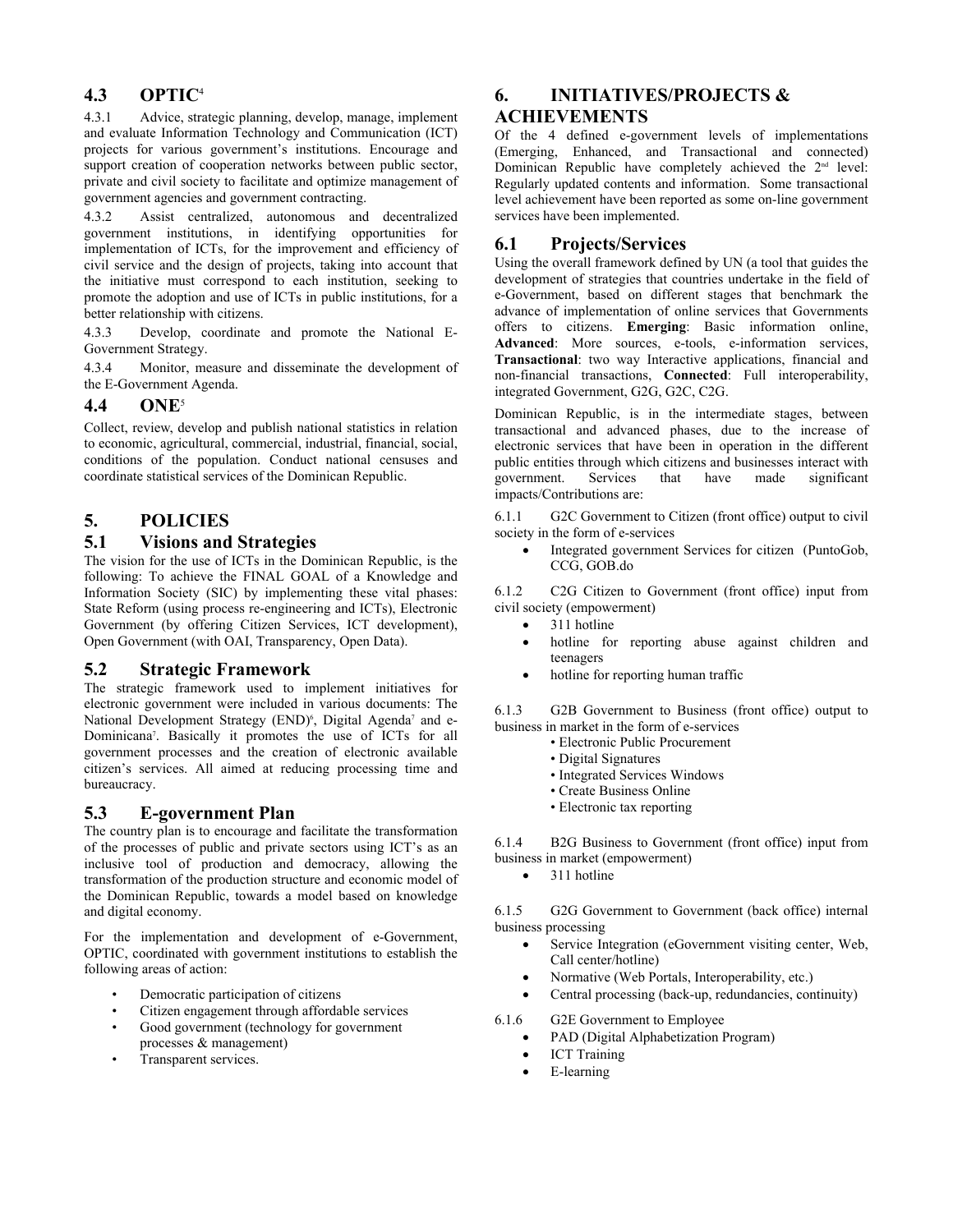# **7. FIGURES/CAPTIONS**

In the year 2010 only 6.29% of telephone accounts (landline and cellphone) had internet data included. By 2012 that percentage had increased to 20.61%. (Fig. 1)<sup>8</sup>

In the year 2010 69.10% of central government institutions had a working web portal, somehow that number diminished to 61% in 2012. However by August 2013 that percentage rose to 70.66%, the highest in Dominican Republic's history. (Fig. 2).

Municipal government has seen an increase in their web presence too. Web presence has gone from 31% in 2011 to 63% in 2013 on province capitals and from 15% in 2011 to 32% in 2013 when we take all the municipalities into account. In both cases municipal web presence has more than doubled (Fig. 3).



**Fig. 1. The proportion of Internets accounts per Telephone accounts has increased at a very fast pace since 2010**



**Fig. 2. As of August 2013, 70.66% of government institutions had web presence.<sup>9</sup>**



**Fig. 3. Since 2011 municipal web presence has doubled.<sup>9</sup>**



**Fig. 4. More than half of dominican citizens have some sort of Internet access10, 11**

# **8. CHALLENGES & LIMITATIONS**

The need to design and implement of a sustainable model for ICT and electronic government projects, plus the changes being implemented today in the public administration processes, include de following:

- There is a lack of a proper ICT sustainable model. International cooperation can be of great help in assisting and promoting such model to government. The goal is to design and implement a sustainable model for ICT and electronic government projects for the Dominican Republic.
- Consolidation of internal administrative procedures and establishment of common basis.
- Expansion of integrated civil services.

Challenges to be overcome and/or recommendations to be taken are:

1) Lack of Strong Government Leadership

- ICT agenda not a priority of the government
- Lack of an long term strategic and sustainable plan
- Nationwide change management program design for processes ad not for ICTs
- Aligned e-Government projects with Performance Evaluation